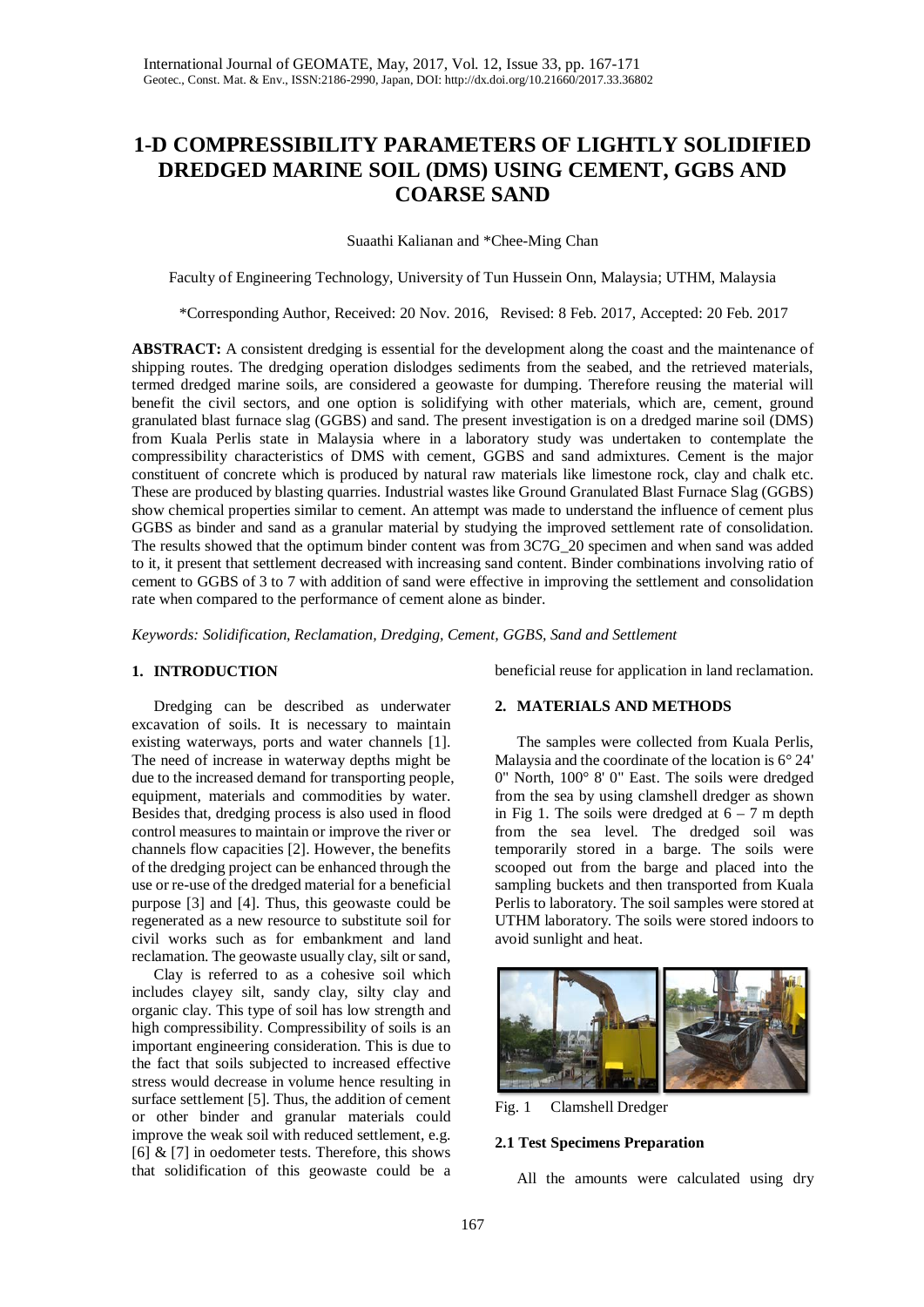weight of DMS. For the purpose of documentation, the mass of DMS and moisture content was maintained as 500 g and 147 % respectively. During laboratory test moisture content might vary in about  $\pm 3$  %, thus the binders and sand content will be calculated according to that particular moisture content. Percentage of DMS was maintained at 100 % for each test. All the samples were cured for 7 days. The test specimens details are as follows:-

Table 1 Test Specimens Details

| Mix         |        |             |        |                   |  |
|-------------|--------|-------------|--------|-------------------|--|
| Proportion  |        |             |        |                   |  |
| (C:G:<br>CS | Cement | <b>GGBS</b> | Sand   | Specimen          |  |
| 30:70:10    | 12.25  | 28.58       | 20.41  | 20 3C7G.<br>10 CS |  |
| 30:70:50    | 12.25  | 28.58       | 102.05 | 20 3C7G.<br>50 CS |  |
| 30:70:75    | 12.25  | 28.58       | 153.08 | 20 3C7G.<br>75 CS |  |
| 30:70:0     | 12.25  | 28.58       |        | 20 3C7G           |  |
| 0:0:0       |        |             |        | CONTROL           |  |

# **3. SOIL CLASSIFICATION**

Physical and chemical characterisations are important for describing the properties of DMS. Basic characteristics of the soil were obtained using the classification test referring to British Standard BS1377. Table 2 shows the physical and chemical characteristics of DMS sample. Based on the results obtained the value of moisture content is 147 %.

Table 2 Soil Classification Result

| Parameters                                 | Values     |      |        |             |  |
|--------------------------------------------|------------|------|--------|-------------|--|
|                                            | <b>DMS</b> | Sand | Cement | <b>GGBS</b> |  |
| Moisture<br>Content<br>Specific<br>Gravity | 147.0 %    |      |        |             |  |
|                                            | 2.66       | 2.65 | 1.26   | 2.85        |  |
| Liquid Limit                               | 70.0%      |      |        |             |  |
| <b>Plastic Limit</b>                       | 33.3 %     |      |        |             |  |
| Plasticity<br>Index                        | 36.7 %     |      |        |             |  |
| Loss on<br>Ignition                        | 10.6%      |      |        |             |  |
| pH                                         | 7.28       |      | 9.17   | 11          |  |
| Soil<br>Classification                     | CН         |      |        |             |  |

Figure 2 shows the particle size distribution curve. Data was obtained from wet sieving and hydrometer analysis. DMS consists of 67 % clay, 30 % silt and 3 % of sand. According to Unified Soil Classification System (USCS), DMS falls in high plasticity clay (CH) category.



Fig. 2 Particle size distribution chart

### **4. RESULTS AND DISCUSSIONS**

#### **4.1 Compression Curves**

Figures 3 and 4 show the compression curves of DMS with Binder + Sand addition, DMS with optimum binder and control. In the first phase of test, the chosen optimum binder ratio was 3C7G\_20%. In the second phase of test which was to choose the sand addition, coarse and fine grain sand of 3 different percentages were put to test. In this final phase of test, 3 specimens were tested which were 20\_3C7G, 10CS, 20\_3C7G, 50CS and 20\_3C7G, 75CS. All three specimens has same pattern of yielding. The specimen with 75CS has the lowest settlement followed by 50CS and 10CS respectively.

Maximum settlement of 4.5 m height embankments are allowed between 300 to 600 mm by National Cooperative Highway Research Program. North-South Highway Concessionaire Malaysia's design criteria say total settlement for the first 7 years shall not exceed 400 mm [8]. Thus, the lower limit of 300mm was taken as the permissible settlement limit. 300 mm is the on- site application for 4.5 m height embankment, while if it is simulated in a consolidation test the maximum settlement will be 1.2 mm for 20 mm height of sample or 6% of vertical strain value.

Specimen 20\_3C7G, 10CS yielded after 6% but specimen and 20\_3C7G, 50CS 20\_3C7G, 75CS started yielding after 3 % and 5 % respectively. The applicable pressure on site will be 100 kPa: this was assessed based on the average highway embankment height of 4.5 m in the United States [9] and will be adopted in this study. Specimen 20\_3C7G, 50CS and 20\_3C7G, 75CS complies with the settlement criteria and the applicable pressure, thus can be practiced for soil solidification in the future.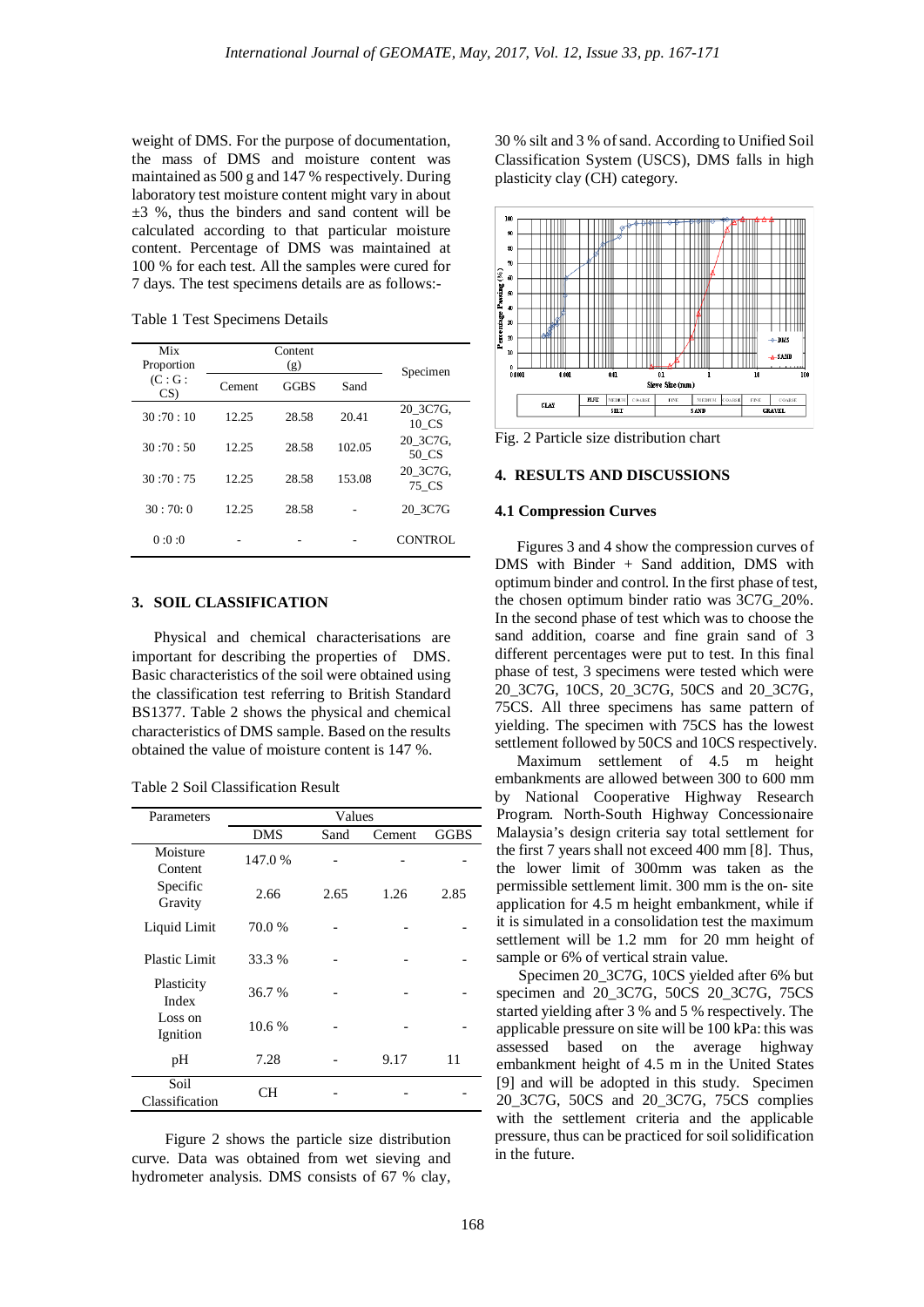

**4.2 Coefficient of Volume Compressibility (mv), Consolidation (cv) and Permeability (k) of DMS + Binder + Sand**

 Figures 5-7 shows the relationship of parameters mv, cv and k respectively with consolidation pressure. Based on Figure 5, the variation in coefficient of volume compressibility (mv) decreases with increased loading pressure and admixture content. The specimen 3C7G\_20-CS\_75 is least compressible compared to other specimens initially but towards the end all the specimens fall into one line. All 3 solidified specimen shows a good improvement in the compressibility of soil. When a soil is less compressible, it indicates that soil is stiffer and structured.

As for Figure 6, it shows the relationship between pressure and coefficient of consolidation (cv). All the treated specimens have more or less the same value of  $c_v$  where it shows that different percentage of sand do not give much affect to the consolidation process. The soil particles become more oriented with increase in effective consolidation and for more plastic soil forces mobilize and offer more resistance to compressive pressure. Robinson & Allam [10] found from their studies on the response of  $c_v$  to  $\sigma_v$  increase in clays that it is governed by the mechanical and physicochemical factors that govern the compressibility.

Referring to Figure 7, the permeability generally has not being helped by either the binders or the sand. Specimens with 10 and 50 % sand shows a higher permeability up to 100 kPa of consolidation pressure and begin to reduce its permeability and ended more or less same value with the natural soil. Since applied pressure on- site will be 100 kPa, thus specimens with 10 and 50 % sand can be considered as they have given a better permeability at atrsses lower than 100 kPa.

Mo is the ratio of a change in stress, divided by the resulting normal strain for a condition where there are no strains in perpendicular directions. The relationship between mv and  $M<sub>o</sub>$  is, Mo is simply the inverse of  $m_v$  ( $M_o = 1/m_v$ ).

In Figure 8, the  $M<sub>o</sub>$  curve increased steadily during pre-yield and has a sharp increase at yielding point shows that the stiffness has increased compared to the natural soil. The high peak points occur at early stresses and the settlement between the stresses are lower. As the percentage of binders increased, the soil becomes stiffer and settlement improves, thus corresponds to the peaks in the figures.

All in all, the mv, cv and k values obtained from the experiments point towards the expediency of sand addition to the solidified DMS. While the cement effectively dehydrates the originally wet DMS, forms cementitious gel filling the voids and binds the clay particles / aggregates into a stronger and stiffer soil mass, the granular inclusions contributed to skeletal formation for the overall reduced compressibility. The final product could be described as a 'sandy clay' admixed with small cement dosage, with enhanced permeability for more rapid excess water dissipation when applied on site, e.g. reclamation works.



Fig. 5 Coefficient of volume compressibility in DMS + Binder + Sand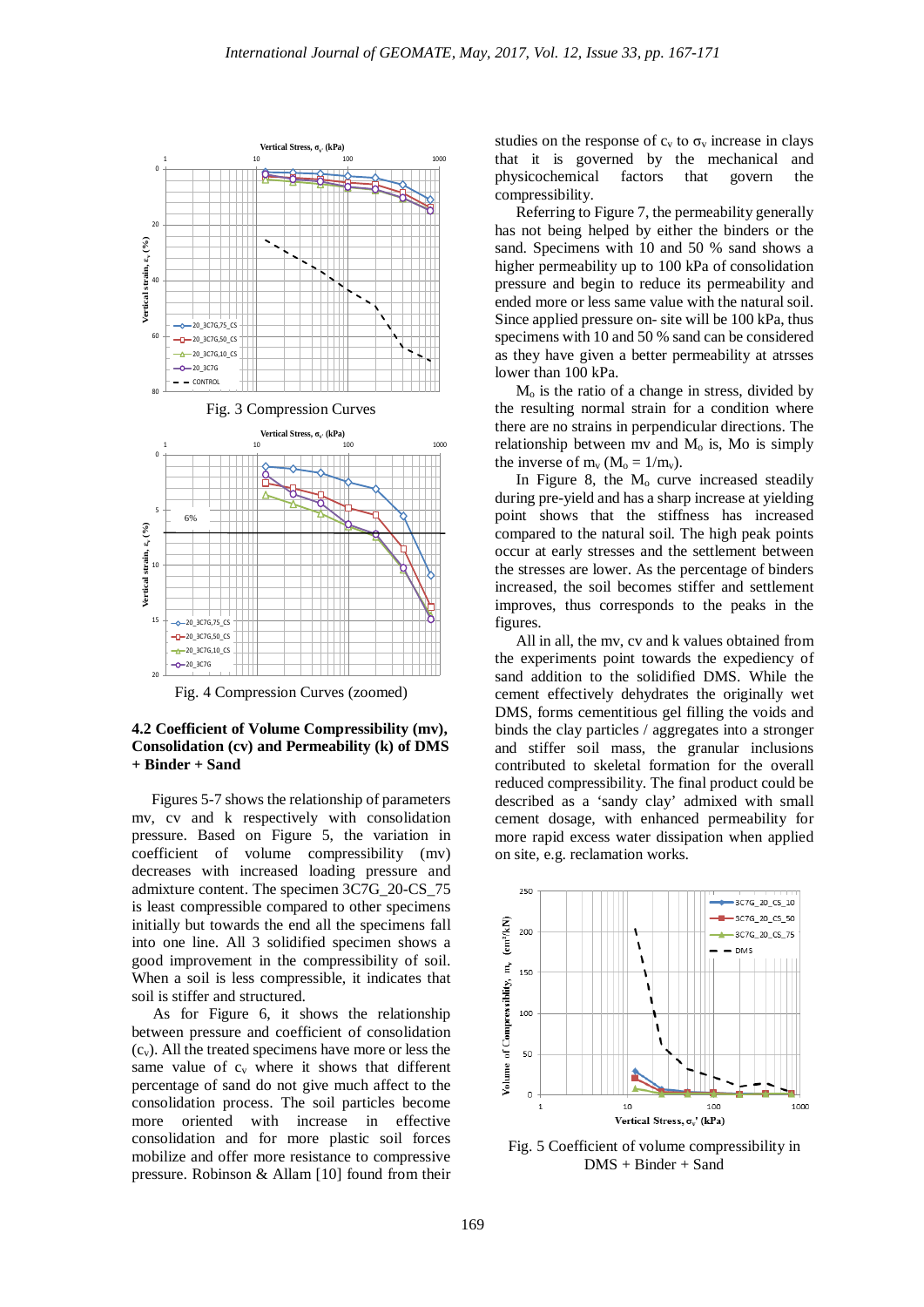

Fig. 6 Coefficient of consolidation in DMS + Binder + Sand



Fig. 7 Coefficient of Permeability in DMS + Binder + Sand



Fig. 8  $M_0$  with  $\sigma_v$ ' in DMS+binder+sand

#### **5. CONCLUSIONS**

The combination of cement – GGBS and sand admixture has helped in the improvement of soil settlement. The chosen specimen which complies the design criteria of embankment is 3C7G\_20,75C and 3C7G\_20\_50C. A clear difference in the settlement between solidified and unsolidified soil

with cement-GGBS and sand was seen. The difference was about 55 % at the effective stress of 800 kPa. The addition of binders provided additional bonding between the particles that increased the stiffness of the soil. cv and mv values of the binder-sand specimens were markedly improved in comparison with the natural clay. This clearly shows a significant settlement reduction of the solidified specimens in comparison with the original soil. The aim of DMS solidification is to enable the development of infrastructures on reclaimed land with DMS backfill. Generally, DMS has very high moisture contents consisting mainly of clay or silt, hence requiring solidification and acceleration of consolidation for construction with acceptable period. Thus solidification of DMS with cement-GGBS and sand has improved the settlement and can be used for constructing embankment.

#### **6. ACKNOWLEDGEMENTS**

Technical support from the respective laboratories at UTHM is duly acknowledged. Funds for the study were provided by Research Grant ScienceFund (S025), Ministry of Science, Technology & Innovation (MOSTI), Malaysia.

### **7. REFERENCES**

- [1] Chan, C-M. and Azhar, A., Generalized strength development model of solidified dredged marine soils with granular, 11(24), International Journal of Geomate, 2016, pp.2314–2321.
- [2] Butt, T. E., Lockley, E. & Oduyemi, K., Risk assessment of landfill disposal sites--State of the art. Waste Management (New York, N.Y.), 28(6), 2008, pp.952–64.
- [3] IADC. "Environmental Impact Assessments", Facts about - An information update from the IADC – Number 1 -, International Association of Dredging Companies (IADC), 2008.
- [4] Stollenwerk, J., Smith, J., Ballavance, B., Rantala, J., Thompson, D., Mc Donald, S. & Schnik, E. "Managing Dredged Materials in the State of Minnesota", Minnesota, United States of America. Minnesota Pollution Control Agency), 2012.
- [5] Schroeder, C. & Charlier, R.Chemo– mechanical interactions in clay: a correlation between clay mineralogy and Atterberg limits. Appl. Clay Sci. 26 (1–4), 2004, pp.351–358.
- [6] Hird, C. C. and Chan, C-M. "1-D compression tests on stabilized clays incorporating shear wave velocity measurements." ASTM Geotechnical Testing Journal, 31(2), 2008, pp. 166-174.